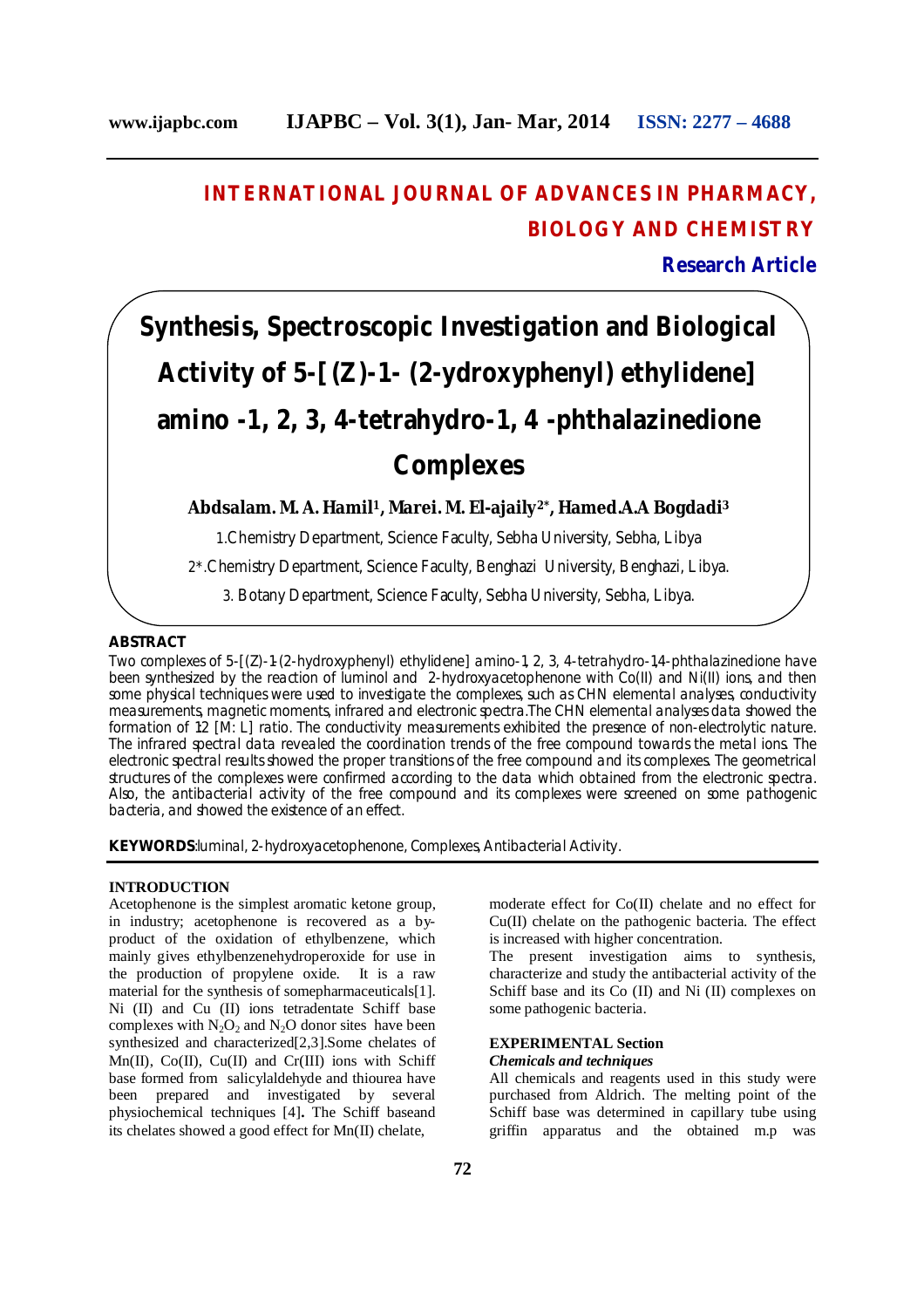uncorrected. CHN elemental analyses of the Schiff base and its complexes under investigation have been carried out using 2400 elemental analyzer at micro Analytical center, cairo university, Egypt. The infrared spectra of the Schiff base and its complexes were carried out by applying KBr disc technique using IF-25OPUS/IR (Bruker) spectrometer. Proton nuclear magnetic resonance spectrum of the Schiff base was achieved using Varian Gemini 200 MHZ spectrometer. The used solvent was deuterated with  $\overline{DMSO}$  (d<sup>6</sup>-DMSO) and deuterium oxide (D<sub>2</sub>O). The spectrum was extended from  $0 - 16$  ppm using TMS as internal standard. The electronic spectra were measured by appling nujol mull as solvent using UV-Vis – NIR 3101 pc Schimadzu (Japan) using 1cm matched silica cells. The mass spectrum of Schiff base was carried out using a direct insertion probe at temperature  $90 - 110$ <sup>o</sup>C.

#### *Synthesis of 5 - [ (Z) – 1 - (2 - hydroxyphenyl) ethylidene]amino - 1, 2, 3, 4 - tetrahydro-1, 4 phthalazinedione*

This compound was prepared by adding slowly with stirring 2-hydroxy-acetophenone (1.2 ml; 0.01mol.) to luminol  $(1.77 \text{ g}; 0.01 \text{ mmol})$  in 50 ml of absolute ethanol. The reaction mixture was refluxed for 2 hrs on hot plate at  $80\degree$ C, and then the pale brown crystals were isolated and recrystallized from ethanol. The obtainedcompound yields 75%.

#### *Synthesis of complexes*

 $Co(II)$  and  $Ni(II)$  complexes of  $5-[Z]-1-(2$ hydroxyphenyl)ethylidene] amino-1,2,3,4-tetrahydro-1,4-phthalazinedione were prepared by mixing ethanolic solution (50 mL) of 0.01 mole (3.46 gm) of the ligand  $(C_{16}H_{13}N_3O_3)$  with the same solvent of the 0.01 mol (2.38 gm) of  $CoCl<sub>2</sub>.6H<sub>2</sub>O$  and  $NiCl<sub>2</sub>.6H<sub>2</sub>O$ (2.37 gm) and few drops of ammonia solution were added to adjust the pH until the complexes isolated. The reaction mixtures were refluxed for three hours, and then left to cool and filtered by suction. The precipitates were washed several times with chloroform, then ether. The complexes were dried in desiccator over anhydrous calcium chloride under vacuum. The yield was 79 and 75% respectively, some physical properties of the ligand and its complexes are listed in Table 1.

#### *Bacterial assay*

The Schiff base and itsCo(II) complex under investigationwere dissolved in 1,4-dioxane, and stock solutions of compunds were sterilized by filtration using a Millipore membrane filter of  $0.2 \mu m$ poresize[5,6]. Two gram positive (*Bacillus cereus* and *Staphylococcus aureus*) and one gram negative

(*Escherichia coli*) bacteria species were used in this study, antibacterial activity was determined by the well (6 mm diameter) diffusion method. Petri dishes containing Mueller Hinton agar medium were seeded with a 24 h culture of the bacterial species. Each well (6 mm diameter) was filed with 50µl of the solutions. Solvents were used as a negative control. Inoculated plates were Incubated at 37  $^{\circ}$ C for 24 h[7]. The assessment of antibacterial activity was based on measurement of the diameter of inhibition formed around the well.

#### **RESULTS AND DISCUSSION**

The reaction between 2-hydroxyacetophenone and luminal undergoes one compound which is a Schiff base under investigation.



### *Elemental analysis and molar conductivity* O

The CHN elemental analysis data of the synthesized compounds are in a good agreement with the calculated values. The obtained data showed the formation of 1:2 [M: L] complexes. The molar conductance measurements of the complexes were dissolved in DMF solvent, and the obtained data revealed that the complexes are non electrolytes in nature[8]**,** table.

#### *Infrared spectra*

The spectra of Co(II) and Ni(II) complexes displayed two bands  $3414$  and  $3409$  cm<sup>-1</sup> which could be assigned to the presence of water molecules in the complexes**[9]**,table 2, Figures.1-3. Three bands in the range of  $1621-1654$  cm<sup>-1</sup> due to vH-C=N vibration,the change of these bands to higher intensity in comparison with free compound (1654 cm-1 ) indicating the involvement of the azomethine group in chelation via nitrogen atom[10]**.** New bands at 568, 618, 482 and  $475 \text{cm}^{-1}$  which are not exist in the free compound attributed to νM-O and νM-N vibrations[11,12].The appearance of these bands supported the involvement of nitrogen and oxygen atoms in complexation.

#### *Electronic spectra and magnetic moments*

The electronic spectral data of the 5-[(*Z*)-1-(2 hydroxyphenyl) ethylidene] amino-1,2,3,4 tetrahydro-1,4-phthalazinedione exhibited two bands at  $350$  and  $380$  nm  $(28571$  and  $26315$  cm<sup>-1</sup>) due to  $\pi \rightarrow \pi^*$  (phenyl ring) and  $n \rightarrow \pi^*$  (-HC=N) transition[13], meanwhile, the spectra of the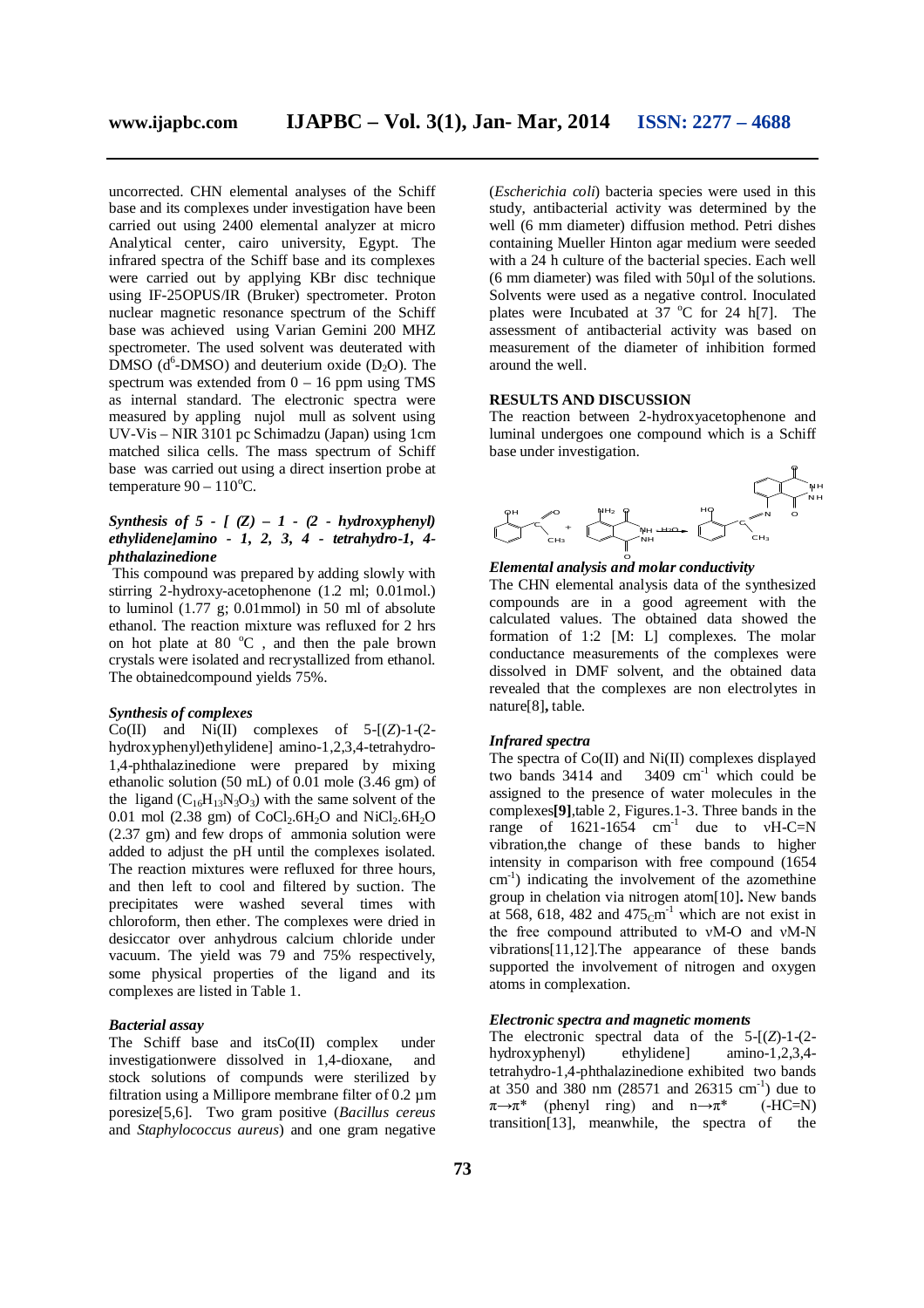synthesized complexes showed several bands in the range of  $355 - 385$  nm (28169–25974 cm<sup>-1</sup>), Table 2, Figures.4-6.

These bands suggested that the complexes have octahedral structure[14]. The magnetic moment values reveled that both Co(II) and Ni(II) complexes have paramagnetic character.

#### *Antibacterial activity*

The obtained antibacterial activity results of  $C_{16}H_{13}N_3O_3$  and its Co(II) and Ni(II) complexes are shown various inhibitory effects (12 to 18 mm) against three tested bacterial species, The inhibition zones vary depending on bacteria species and type of compound. Gram positive bacteria are more sensitive than gram negative bacteria to compounds. The largest zone of inhibition was observed for Co(II) and Ni(II) complexes against *S.aureus* (18 mm and 17 mm). The lowest zone of inhibition was observed for Co(II) and Ni(II) complexes against *E. coli* (12 and 13 mm). Co(II) and Ni(II) complexes showed an effect against *B. cereus* (14 and 17 mm). No effect was detected by  $C_{16}H_{13}N_3O_3$  compound against all bacteria species[15].

#### **CONCLUSION**

The obtained data showed the formation of 1:2 [M: L] complexes and suggested the following structure.



Where  $M = Co (II)$  and Ni  $(II)$  $n= 2$  for Co(II) complex **The suggested chemical structures of the complexes**

| Table 1.  Elemental analysis and some physical data of the Schiff base and its complexes |
|------------------------------------------------------------------------------------------|
|------------------------------------------------------------------------------------------|

|                                   |            |        |                     | Found (calc.) % |        |         |                          |                          |
|-----------------------------------|------------|--------|---------------------|-----------------|--------|---------|--------------------------|--------------------------|
| Schiff base/ Complexes            | Color      | M.wt.  | M.P. <sup>0</sup> C | $C\%$           | H%     | $N\%$   | Λ                        | $\mu$                    |
| $C_{16}H_{13}N_3O_3(L)$           | Yellow     | 295.30 | 209                 | 64.97           | 4.41   | 14.35   | $\overline{\phantom{a}}$ | $\overline{\phantom{a}}$ |
|                                   |            |        |                     | (65.08)         | (4.44) | (14.23) |                          |                          |
|                                   |            |        |                     |                 |        |         |                          |                          |
| $[Co(C_{16}H_{12}N_3O_3)_2]2H_2O$ | Gray       | 683.54 | >250                | 55.93           | 4.44   | 12.45   | 6.45                     | 3.87                     |
|                                   |            |        |                     | (56.23)         | (4.13) | (12.29) |                          |                          |
| $[Ni(C_{16}H_{12}N_3O_3)_2]$      | Dark brown | 647.27 | >250                | 59.51           | 3.41   | 12.35   | 7.01                     | 2.93                     |
| $\overline{ }$                    |            |        |                     | (59.38)         | (3.74) | (12.98) |                          |                          |

 $\mu$  = BM,  $\lambda$  = molar conductance.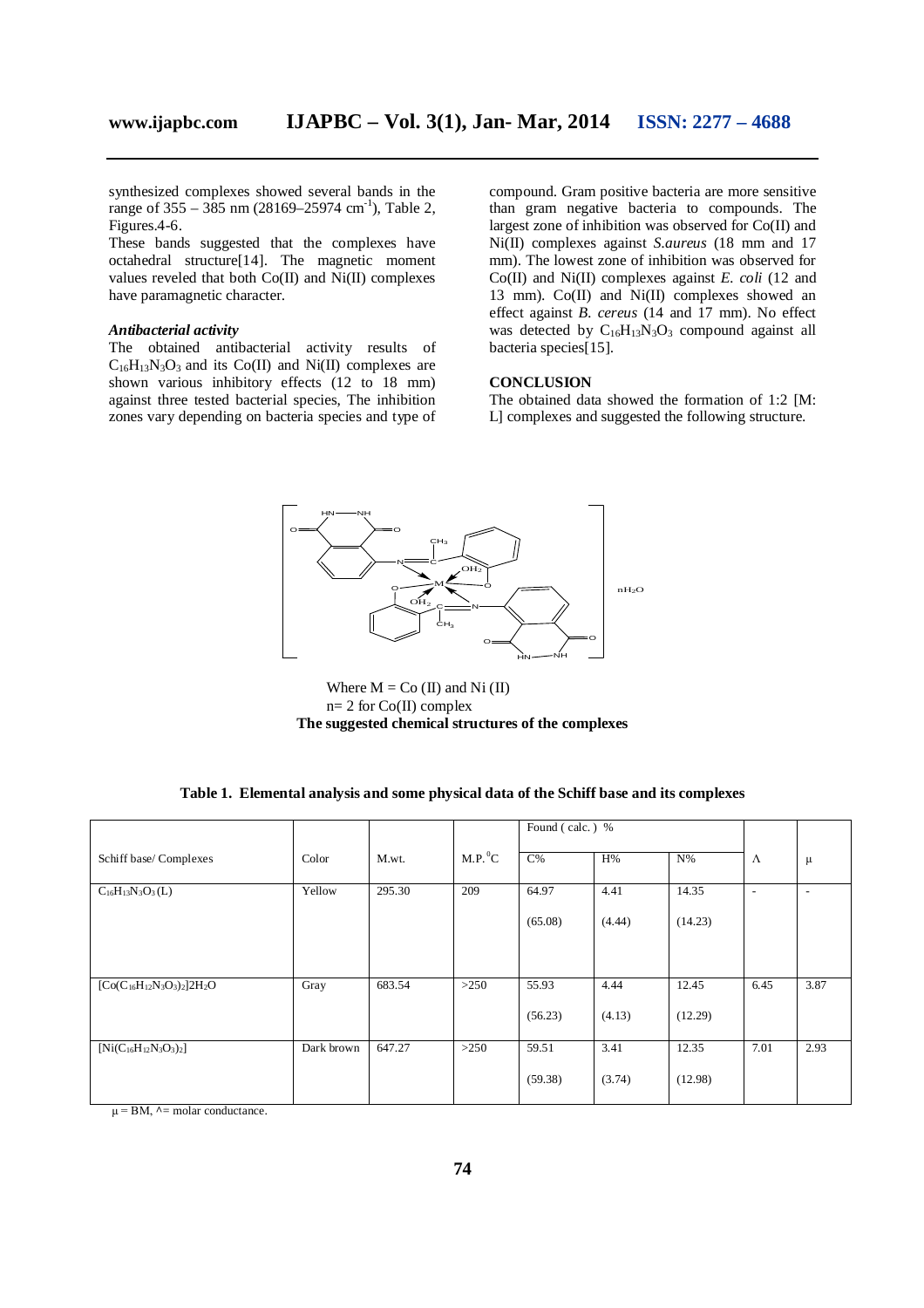|                                   | IR $(cm-1)$ |      |        |        |        |                                            |
|-----------------------------------|-------------|------|--------|--------|--------|--------------------------------------------|
| Schiff base/ Complexes            | $vH_2O$     | vOH  | $vC=N$ | $vM-O$ | $vM-N$ | $HNMR$ (ppm)                               |
| $C_{16}H_{13}N_3O_3$              |             | 3518 | 1654   | ۰      |        | $OH(11.64)$ , NH $(3.8)$ ,<br>$CH_3(2.06)$ |
| $[Co(C_{16}H_{12}N_3O_3)_2]2H_2O$ | 3550        | 3414 | 1621   | 568    | 482    | $\overline{\phantom{0}}$                   |
| $[Ni(C_{16}H_{12}N_3O_3)_2]$      | 3542        | 3409 | 1623   | 618    | 475    | ę                                          |

**Table2.Spectroscopic data for the Schiff base and its complexes**





**Figure 2. IR spectrum of Co(II) complex.**



**Figure3. IR spectrum of Ni(II) complex.**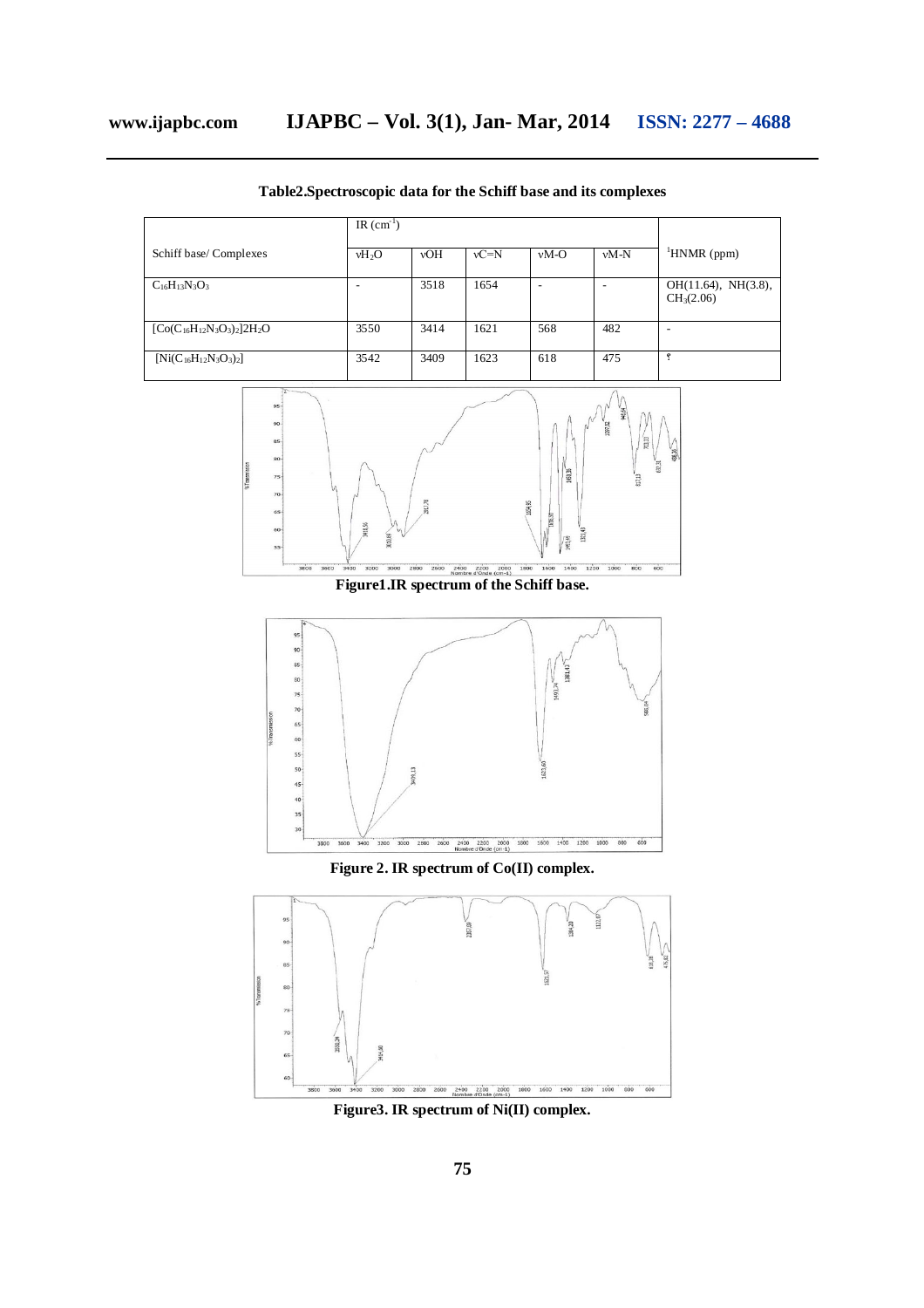

**Figure 6. Electronic spectrum of Ni(II) complex.**

#### **REFERENCES**

- 1. Nagpal P. and Singh RV.Appl. Organomet. Chem.,2004; 18: 221.
- 2. Hamil1 A M, Khalifa KM, AL-Houni A and Elajaily MM, Rasayan J. Chem., 2009; 2(2): 261.
- 3. Singh N P, Tyagi VP, and Ratnam B. J. Chem. Pharm.Res, 2010; 2(1): 473.
- 4. Baiu SH, El-ajaily MM, and El-Barasi NM. Asian.J. Chem., 2009; 21(1): 5.
- 5. Wu CY, Chen LH, Hwang WS, Chen HS and Hung CH. J. Organomet. Chem.,2004; 689:2192.
- 6. Singh HL, Varshney S and Varshney AK, Appl. Organomet. Chem.,1999;13:637.
- 7. Maurya, R.C.; and Patel, P.; Spectrosc. Lett. 1999, 32(2), 213.